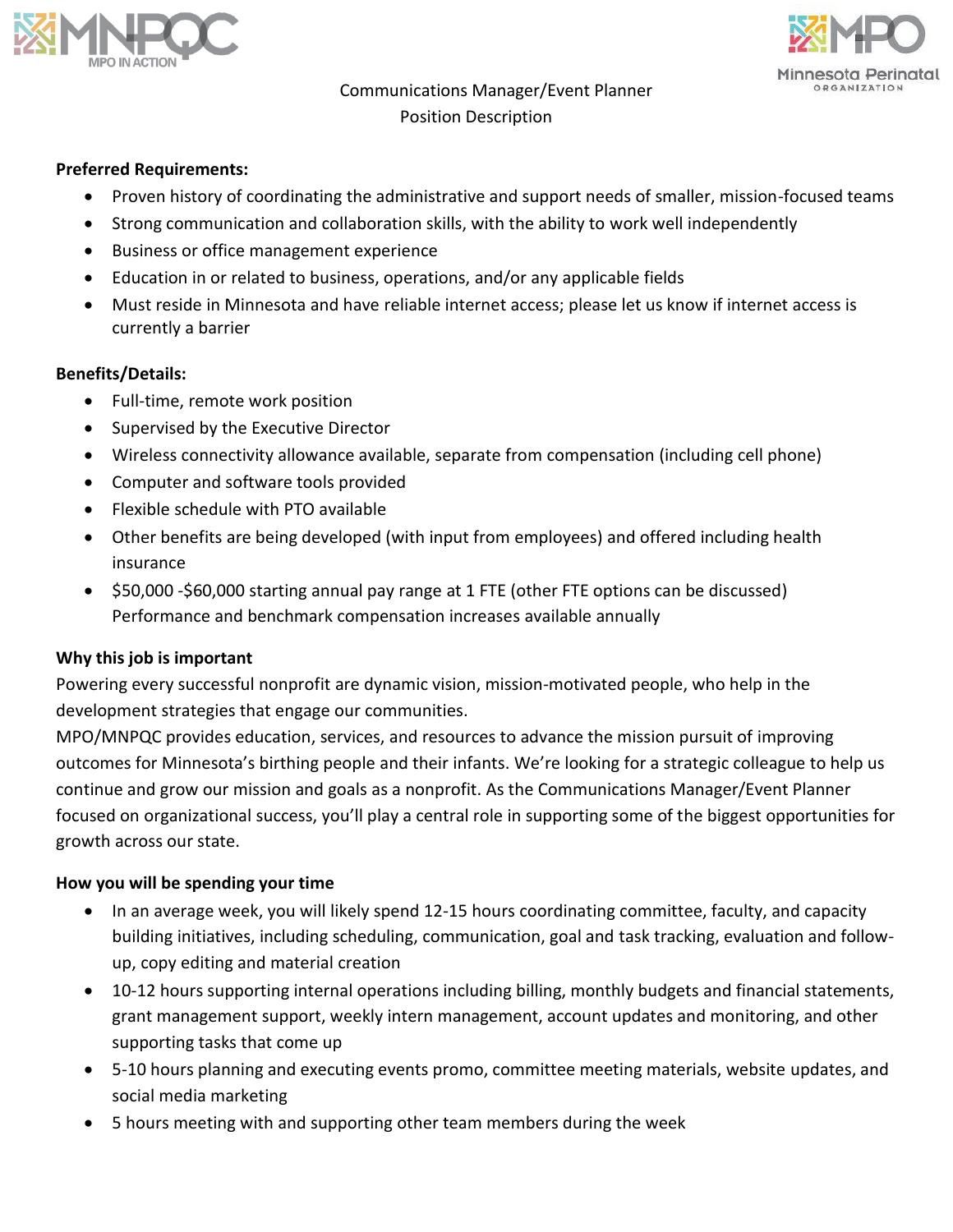



- Collaborating with MNPQC operations and executive teams to design and implement new processes
- Planning, managing, and executing the annual fall conference with the education and outreach committee
- Supporting the executive director and co-director in grant, funding, and capacity building work
- Manage the monthly operational budget, invoice payments, and cash flow

## **What you are good at**

- You're proactive, driven, and self-starting individual
- You are strategic, prioritize effectively, and organized
- You're an effective communicator, and able to follow-up when needed
- You're up for anything and want to lend a hand wherever you can
- You're resourceful, eager to innovate in environments with sometimes constrained resources/time
- You're a team player, but work well autonomously

## **What you have done**

- Managed projects, including tracking deadlines and tasks
- Has provided administrative support for team members
- Manipulating and preparing data in tools like Microsoft Excel
- Coordinate and create external communications in tools like ActiveCampaign, SurveyMonkey, Basecamp
- Scheduling large, small, external, and internal meetings/webinars with tools like Zoom, google calendar, basecamp
- Executing finance and operations tasks
- Worked on websites & marketing materials in tools like WordPress, Canva, and ActiveCampaign
- It would be a huge plus if you have experience in the nonprofit sector

## **A little more about you**

The MPO/MNPQC team is small but mighty, working collaboratively and energetically to advance multiple priorities simultaneously. The best fit for this position is someone who might describe themselves as:

- Passionate, hardworking, and self-motivated
- Curious and problem solver type of individual
- Flexible, comfortable navigating uncertainty and adapting to change
- Risk tolerant, open to trying new ideas, learning from mistakes, and continuously learning and improving
- Accountable, thriving on shared outcome-driven work in a collaborative environment
- Strategic and able to shift priorities based on day-to-day needs